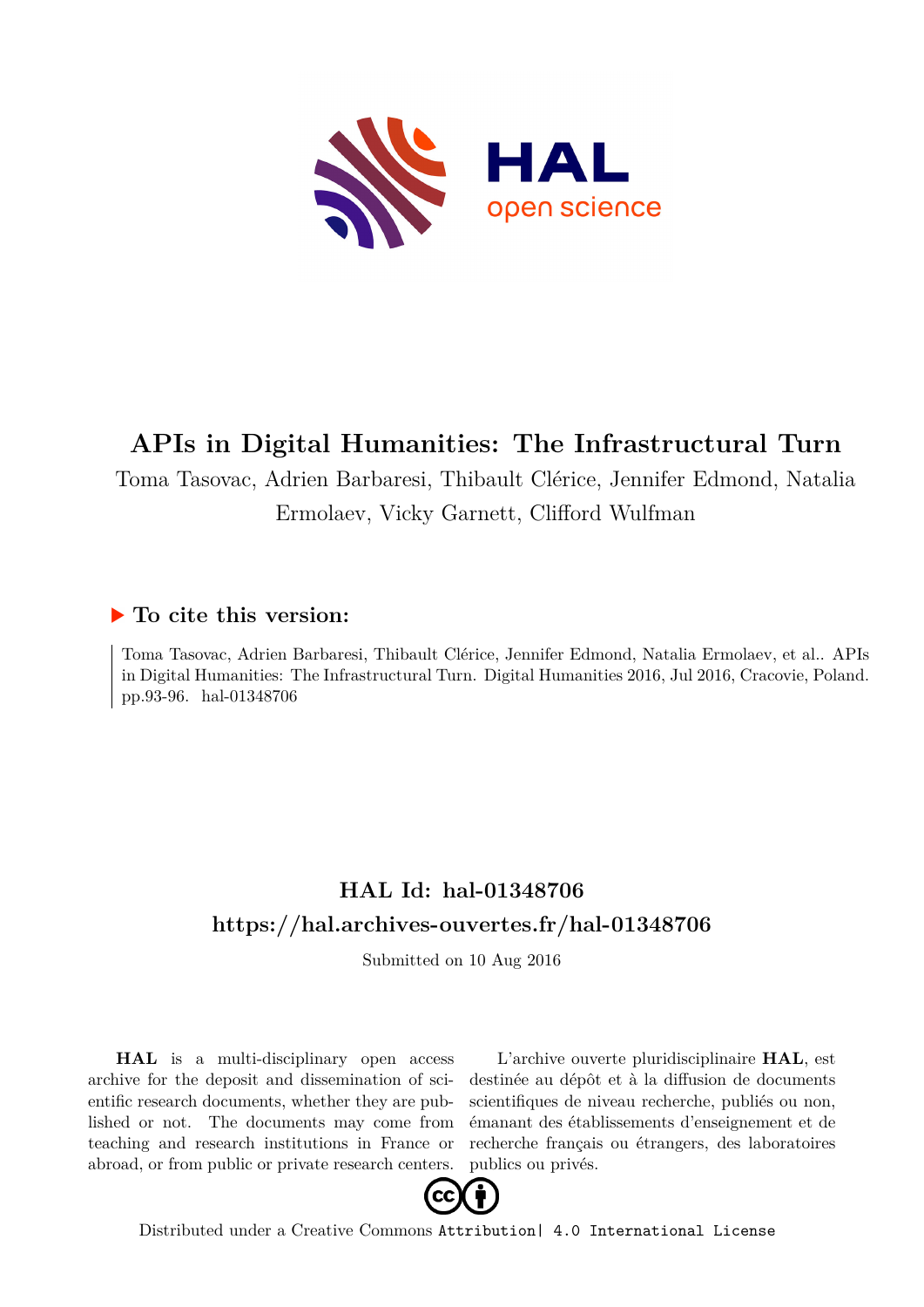### APIs in Digital Humanities: The **Infrastructural Turn**

**Toma Tasovac** ttasovac@humanistika.org Belgrade Center for Digtial Humanities

**Adrien Barbaresi** adrien.barbaresi@oeaw.ac.at Austrian Academy of Sciences

Thibault Clérice thibault.clerice@uni-leipzig.de University of Leipzig

**Jennifer Edmond** jedmond36@gmail.com Trinity College Dublin

Natalia Ermolaev nataliae@Princeton.EDU Princeton University

**Vicky Garnett** garnetv@tcd.ie Trinity College Dublin

Clifford Wulfman cwulfman@Princeton.EDU Princeton University

As a community of practice, digital humanists deal with data and metadata not as static artifacts, but rather as complex, multi-dimensional and multi-layered datasets that can be analyzed, annotated and manipulated in order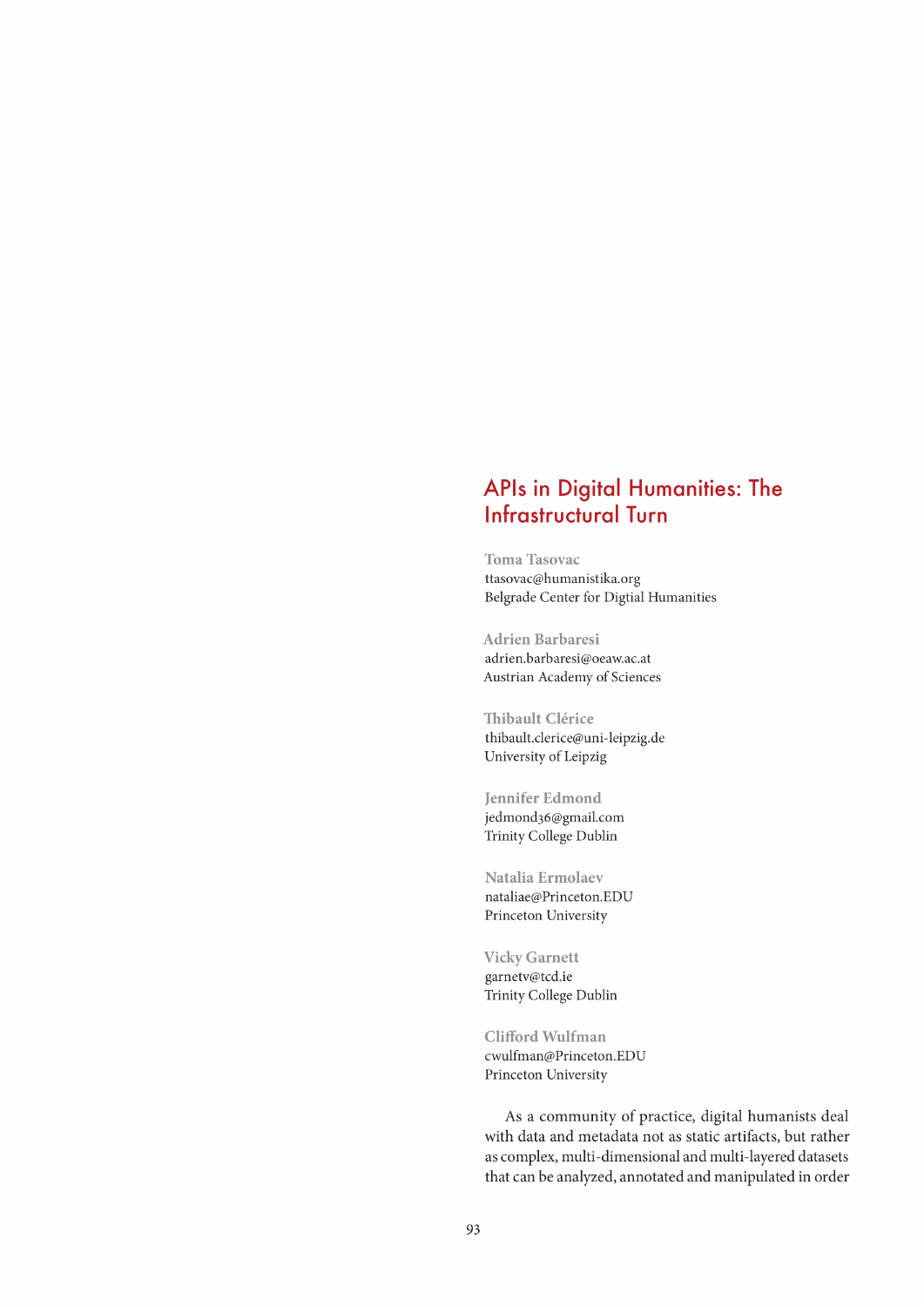to produce new knowledge. One of the most important challenges facing DH today is how to consolidate and repurpose available tools; how to create reusable but flexible workflows; and, ultimately, how to integrate and disseminate knowledge, instead of merely capturing it and encapsulating it. This technical and intellectual shift can be seen as the "infrastructural turn" in digital humanities (Tasovac et al. 2015).

Application Programming Interfaces (APIs) have the potential to be powerful, practical building blocks of digital humanities infrastructures. On the technical level, they let heterogeneous agents dynamically access and reuse the same sets of data and standardized workflows. On the social level, they help overcome the problem of "shy data", i.e. data you can "meet in public places but you can't take home with you" (Cooper 2010). Some 10 years ago, Dan Cohen started the conversation about APIs in DH by pointing out that, despite their potential, Andreas few humanities projects — in contrast to those in the sciences and commercial realms — were developing APIs for their resources and tools (Cohen 2005). In the decade since, API development in the digital humanities has certainly increased: today, both large-scale, national and international initiatives, such as HathiTrust, DPLA or Europeana, as well as individual projects, such as Canonical Text Services (CTS), Open Siddur, Folger Digital Texts, correspSearch etc., are focusing their attention and resources on developing APIs. It is now time to reflect on this development: have standards or best-practices evolved? What workflows are most effective and efficient for creating APIs? What are the challenges or stumbling blocks for creating or using APIs? Are APIs being used by DH researchers? What is the future of API development and use in the humanities community?

This panel will cover both the theory and practice of APIs in the digital humanities today. It will bring together researchers working on major European and North American projects, who will discuss APIs from the perspectives of design, implementation, and use, as well as technical and social challenges. Each group will have 10 minutes for their statement, and 40 minutes will remain for group discussion and questions from the audience. One of the panel members will serve as the moderator. All speakers have confirmed their intention to participate in the panel.

**Toma Tasovac** (Belgrade Centre for Digital Humanities) will discuss an API-centric approach to designing and implementing digital editions. Starting with the notion of text-as-service and textual resources as dynamic components in a virtual knowledge space, Tasovac will show how two recent projects — Raskovnik: A Serbian Dictionary Platform and Izdanak: A Platform for Digital Editions of Serbian Texts — were implemented using API-focused data modeling at the core of the project design process. The API-first approach to creating TEI-encoded digital

editions оffers tangible interfaces to textual data that can be used in tailor-made workflows by humanities researchers and other users, well-suited to distant reading techniques, statistical analysis and computer-assisted semantic annotation. The "infrastructural turn" in Digital Humanities does not only have practical implications for the way we build tools and create resources, but also has theoretical ramifications for the way we distinguish highly from loosely structured data: if text is not an object, but a service; and not a static entity, but an interactive method with clearly and uniquely addressable components, a formal distinction between a dictionary and, say, a novel or a poem, is more difficult to maintain.

**Clifford Wulfman** and **Natalia Ermolaev** (Center for Digital Humanities, Princeton) will discuss the design and implementation of Blue Mountain Springs, the API for the Blue Mountain Project's collection of historic avantgarde periodicals. By modeling magazine data using the FRBRoo ontology and its periodical-oriented extension PRESSoo (PRESSoo, 2014), this RESTful API exposes the Blue Mountain resource in a variety of data formats (structured metadata, full-text, image, linked data). The authors will provide several examples of how Blue Mountain Springs has been used by researchers, drawing especially from the results of the hackathon they will host at Princeton in February 2016, which will bring together approximately twenty periodical studies scholars, technologists, and librarians to work with the API. Creating APIs is part of a trend in DH to move into a post-digital-library phase, when the traditional library functions of discovery and access are no longer sufficient to support research in the humanities. This trend also suggests that DH researchers must reconceptualize their own engagement with material, to think less in terms of monographs and more in terms of resources, and consequently to promulgate their work not as web sites but as web services.

**Thibault Clérice** (University of Leipzig) will discuss the design of the Canonical Text Services (CTS) and its URN scheme, which make the traditional citation system used by classicists machine-actionable (Blackwell and Smith 2014)<sup>1</sup>. The Homer Multitext (HMT) implementation of CTS requires textual data to be extracted out of its original digital representation into RDF triples in order to be served. The Perseus Digital Library (PDL) implementation, on the other hand, uses extended transformations to slice XML files into multiple records, each representing a passage at a certain level. While relational and RDF database approaches have had some success in scalability and speed (Tiepmar 2015), they also have to deal with maintenance and evolution capacity. There is a real need for this type of DH projects to scale not only in terms of data retrieval speeds, but also in terms of allowing researchers to correct and enhance their data. In addition, projects need to be able to propose other narratives: sliced data doesn't easily provide access to the full data model. Clérice will discuss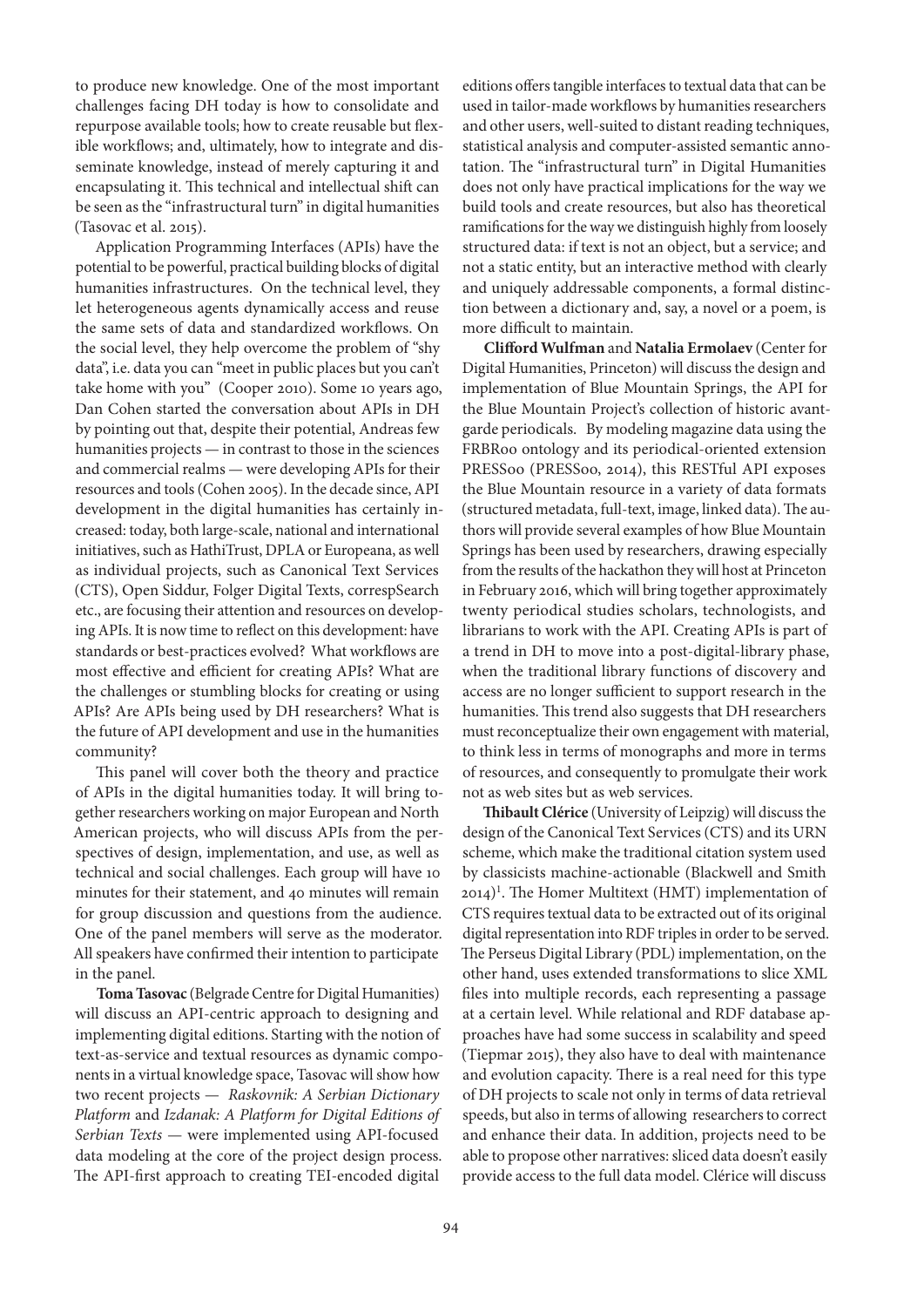why and how, using both a native XML-based system such as eXist and a Python-based implementation, one can achieve scalability while guaranteeing maintenance and evolution.

**Adrien Barbaresi** from the Austrian Academy of Sciences (ICLTT) will discuss the use of APIs in building resources for linguistic studies. The first case deals with lesser-known social networks (Barbaresi 2013) while the second tackles the role of the Twitter API in building the ICLTT's "tweets made in Austria" corpus<sup>2</sup>. For computational linguists, short messages published on social networks constitute a "frontier" area due to their dissimilarity with existing corpora (Lui & Baldwin 2014), most notably with reference corpora of written language. Since data are mainly accessed and collected through APIs and not in the form of web pages, Barbaresi argues that social networks are a frontier area for (web) corpus construction. He will point out the challenges of using Twitter's API, for example how to reveal the implicit decisions and methodology used by API designers, as well as concrete implementation issues, such as the assessment and optimization of data returned by the API. Free APIs may come at no cost, but they also offer no guarantee, so that the use of commercial APIs for research purposes has to be seen with a critical eye in order to turn a data collection process into a proper corpus.

Finally, **Jennifer Edmond** and **Vicky Garnett** (Trinity College Dublin), will provide reflections on the place of APIs within European research infrastructures for the humanities. Their contribution to the panel builds on their recent study on the Europeana Cloud project, which found that while access to data is a real and growing area of interest, very few humanities researchers seem to actively and directly use APIs.<sup>3</sup> They will describe two initiatives, one technical, one social, aiming to better harness the potential of the API to meet researcher's implicit needs. The first is the Collaborative European Digital Archival Research Infrastructure (CENDARI) project, whose platform is structured around an internal API that will allow multiple data sources (local repository, triple store, metasearch engine) to be aligned, enhanced and then served out to a number of environments and tools, including the project's native note-taking environment. The second example is the genesis and development of the concept of the 'inside-out' archive. This framework, which has arisen out of a collaborative venture between several European humanities research infrastructure projects, seeks to encourage collection holding institutions to look beyond their own digitization programs and platforms and recognize the rising importance of machines-as-users (requiring specific access points and formats) rather than the somewhat outdated model of individual institutional web presence serving individual human resource seekers.

The five speakers on this panel will address some of the most pressing issues related to the ongoing development

and future of APIs on the DH research infrastructure landscape. The discussion will cover both micro- and macro levels, ranging from methodological implications and technical scalability to the ways in which API-based data access to collections challenges traditional norms of institutional identity and independence. As such, the panel will offer a timely platform for a multifaceted debate on the potentials and pitfalls of building and using APIs in the digital humanities.

#### Bibliography

- **Badenoch, A. and Fickers A.** (2010). Europe Materializing? Toward a Transnational History of European Infrastructures. In Badenoch, A. and Fickers A. (eds.), Materializing Europe: Transnational Infrastructures and the Project of Europe, 1-26. Basingstoke, Hampshire; New York: Palgrave Macmillan.
- Barbaresi, A. (2013). Crawling microblogging services to gather language-classified URLs. Workflow and case study. In Proceedings of the 51th Annual Meeting of the ACL, Student Research Workshop, pages 9-15.
- **Blackwell, C. and Smith N.** (2014). Canonical Text Services Protocol Specification. http://folio.furman.edu/projects/citedocs/ cts/. Accessed October 23, 2015.
- **Cohen, D.** Do APIs Have a Place in the Digital Humanities. http:// www.dancohen.org/blog/posts/do\_apis\_have\_a\_place\_in\_ the\_digital\_humanities. Accessed October 24, 2015.
- **Cohen, D.** (2006). "From Babel to Knowledge: Data Mining Large Digital Collections." D-Lib Magazine 12, no. 3.
- **Cooper, D.** (2010). When Nice People Won't Share: Shy Data, Web APIs, and Beyond, Second International Conference on Global Interoperability for Language Resources (ICGL 2010), n. pag.
- **Edmond, J, Bulatovic N. and O'Connor, A.** "The Taste of 'Data Soup' and the Creation of a Pipeline for Transnational Historical Research." Journal of the Japanese Association for Digital Humanities 1, no. 1 (2015): 107–22.
- **Edmond, J. and Garnett V.** (2015). APIs and Researchers: The Emperor's New Clothes, International Journal of Digital Curation, 10(1): 287-97.
- **LeBeuf, Patrick (ed.).** PRESSoo. Extension of CIDOC CRM and FRBROO for the modelling of bibliographic information pertaining to continuing resources. Version 0.5, http:// www.ifla.org/files/assets/cataloguing/frbr/pressoo\_v0.5.pdf. Accessed, November 1, 2015.
- **Murdock, J. and Allen C.** (2011). InPhO for All: Why APIs Matter, Journal of the Chicago Colloquium on Digital Humanities and Computer Science 1(3): http://www.jamram.net/docs/ jdhcs11-paper.pdf. Accessed, October 23, 2015.
- **Tasovac, T. Rudan S. and Rudan S.** (2015). Developing Morpho-SLaWS: An API for the Morphosyntactic Annotation of the Serbian Language. Systems and Frameworks for Computational Morphology, 137-47. Heidelberg: Springer.
- **Tiepmar, J.** (2015). Release of the MySQL based implementation of the CTS protocol. In Bański, P., Biber H., Breiteneder E., Kupietz M., Lüngen H. and Witt A. (eds.), Proceedings of the 3rd Workshop on Challenges in the Management of Large Corpora (CMLC-3), 35-43. Mannheim: Institut für Deutsche Sprache.